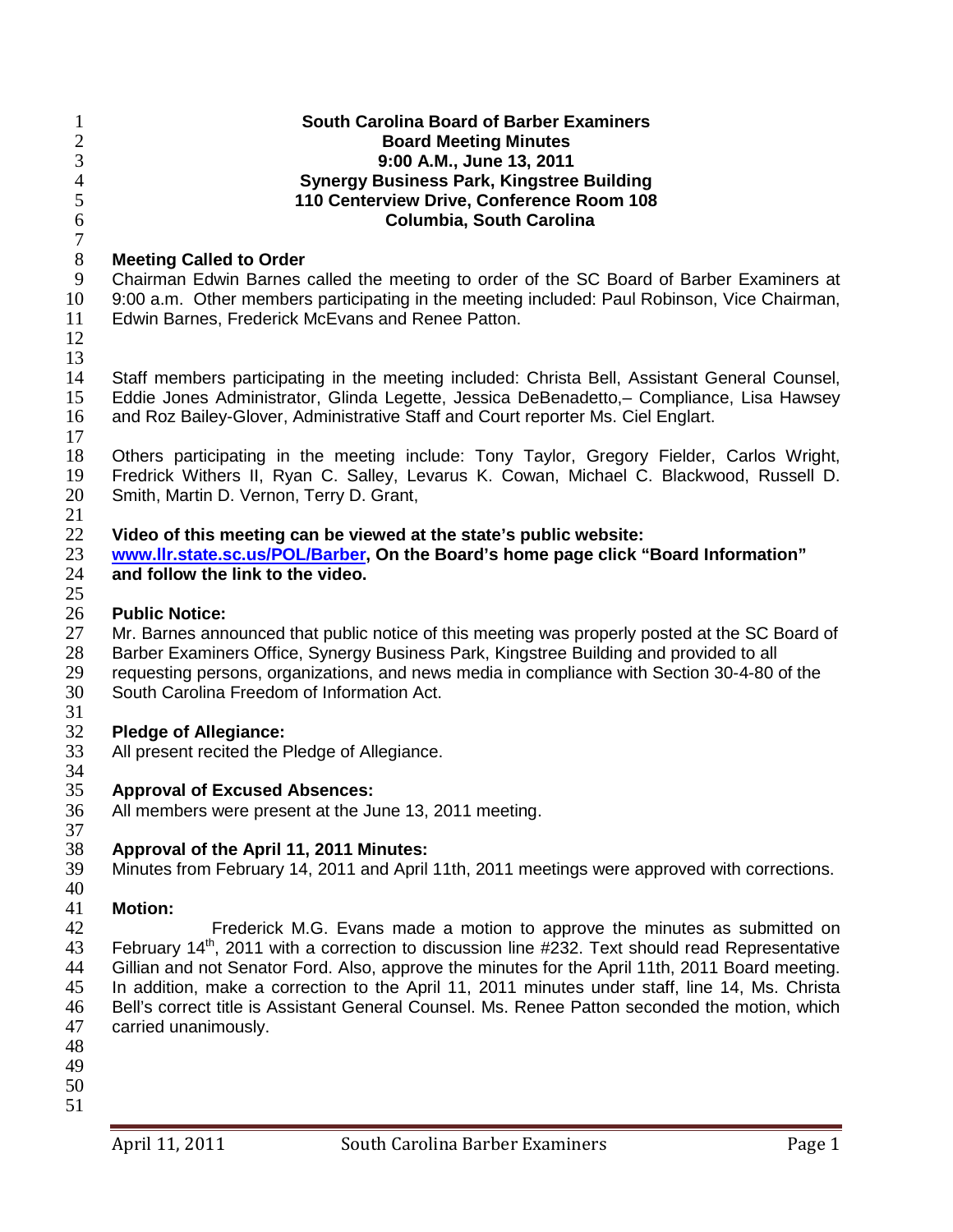### 52 **Chairman's Remarks – Edwin Barnes:**

 Chairman Barnes stated that the National Board Meeting was scheduled to be held in Myrtle 54 Beach and he required several tasks that need to get done. He requested that since SC is the<br>55 bost state for the national meeting. Mr. Eddie Jones. Administrator for the SC Barber Board will host state for the national meeting, Mr. Eddie Jones, Administrator for the SC Barber Board will create and send out a letter to each Barber Board across the United States inviting them to the National Convention. The letter will cover the date of the meeting, an agenda, the name of the hotel and the location. Reservations must be made by August 5, 2011. Mr. Jones agreed. Chairman Barnes stated he was able to meet with the hotel manager in Myrtle Beach to make the final arrangements for the conference scheduled September 10-15, 2011. All board 61 members were asked to attend the conference. Several topics of discussion at the conference<br>62 will be: fraud advertising, testing for licensure, state raiding of funds, shop owner requirements will be: fraud advertising, testing for licensure, state raiding of funds, shop owner requirements and tattoo parlor regulations.

64

65 Chairman Barnes stated that he also needed to arrange for gifts for the speaker and that the 66 registration fee for the conference was \$150.00. He also stated that Professional Credential 67 Services (PCS) and the National Interstate Council of State Boards of Cosmetology (NIC) would 68 host a welcome party on Sunday evening. They will also have a table with the products. 69 Barbercide will host an evening event on Monday evening and a banquet on Wednesday<br>70 evening. A tentative agenda is ready. Board member. Mr. Frederick Evans stated that for 70 evening. A tentative agenda is ready. Board member, Mr. Frederick Evans stated that for 71 Wednesday Mr. Gregory Mitchell, Provost at the Horry Georgetown University has been asked<br>72 to speak. He will confirm with Mr. Evans today. Mr. Evans has two other backup quest to speak. He will confirm with Mr. Evans today. Mr. Evans has two other backup quest 73 speakers he will contact. He should have at least one speaker. Chairman Barnes stated that on 74 Tuesday, Mr. Allen Murphy will speak covering Barbercide Sterilization. Each speaker will have 75 15-20 minutes. Chairman Barnes asked Mr. Jones to provide assistance to the conference from 76 LLR. Mr. Jones was also asked to work with LLR to get the board members rooms paid for in<br>77 advance from Saturday through Wednesday, for five evenings for two members and four advance from Saturday through Wednesday, for five evenings for two members and four 78 evenings for two members. Mr. Jones was also asked to work with Mr. Charles Kilpatrick to 79 determine what type of assistance and how many people are needed for the tables. Mr. Barnes 80 has Mr. Kilpatrick's email and phone contact information. Another meeting will be held in August 81 prior to the conference. Senator Cleary from Myrtle Beach will also speak on Monday. Chairman 81 prior to the conference. Senator Cleary from Myrtle Beach will also speak on Monday. Chairman 82 Barnes will send an email to Senator Cleary. He has arranged for the ROTC Band to present 82 Barnes will send an email to Senator Cleary. He has arranged for the ROTC Band to present 83 the flag in the morning during the opening session. the flag in the morning during the opening session.

84<br>85

### 85 **Administrator's Remarks, For Information – Eddie Jones:**

86 Mr. Eddie Jones addressed the board and meeting attendees and briefly explained there were 87 no legislative issues or updates to report. Mr. Jones asked the members to correct any 88 discrepancies in the regulations. Information already received from board member Ms. Renee 89 Patton was already passed on to General Counsel. Board members were not given a copy of 90 what was submitted. what was submitted.

- 91<br>92
- 92 Advisory Opinions, if needed, Office of General Counsel:<br>93 No report presented.
- No report presented.
- 94<br>95 Legislative Update, if needed, Legislative Liaison Office:
- 96 No report presented. 97<br>98
- 98 <u>OIE Report Office of Investigations and Enforcement</u>:<br>99 No report presented.
- No report presented.
- 100
- 101 OGC-Office of Investigations and Enforcement:
- 102 No report presented.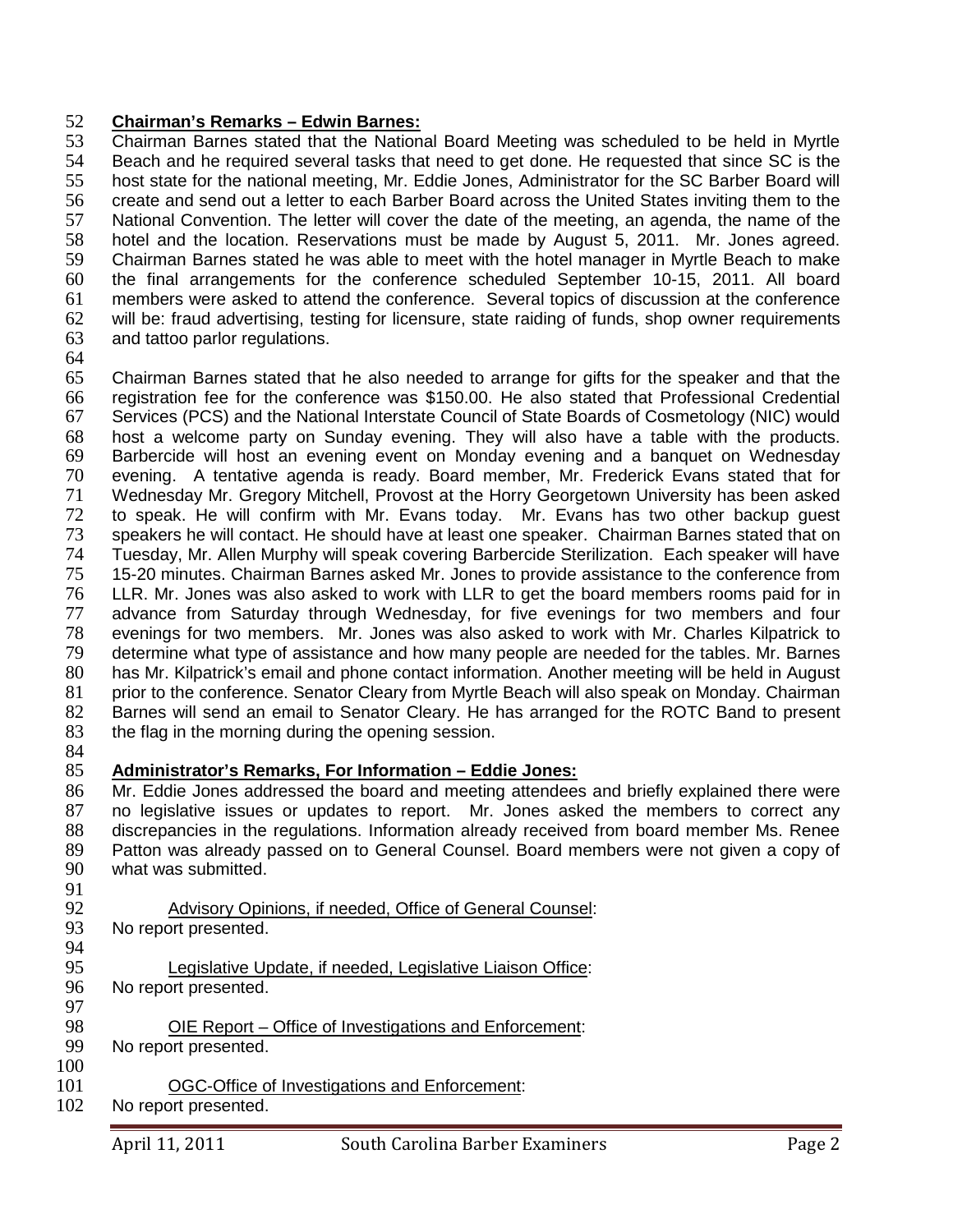- $\frac{103}{104}$
- 104 **Office of General Counsel:**<br>105 No report presented.
- No report presented. 106

### 107 **Inspection Report:**

108 A handout was given to the Board for review covering the total number of inspections done 109 year-to-date as 1,173. year-to-date as 1,173.

- 110
- $\frac{111}{112}$

### 112 **Unfinished Business:**

Chairman Barnes requested clarification for the record on who was selected for the DRC and 114 IRC Chairs. Mr. Don Norris was recommended for the IRC Chairman consideration as a 115 professional member but no contact was made with Mr. Norris. Chairman Barnes stated that Mr. 116 Jones would follow up with a letter offer to Mr. Norris and the official vote on alternates for the 117 IRC and DRC would be done at the August  $8<sup>th</sup>$ , 2011 meeting. Discussion ensued.

118<br>119

119 Chairman Barnes previously suggested that Mr. Stewart Robinson become a member.<br>120 Chairman Barnes stated there still needs to be some clarification on procedural matters. duties 120 Chairman Barnes stated there still needs to be some clarification on procedural matters, duties<br>121 and responsibilities prior to the next hearing. Mr. Jones reminded members that no one was and responsibilities prior to the next hearing. Mr. Jones reminded members that no one was 122 ever appointed for the IRC position. At the August  $8<sup>th</sup>$ , 2011 meeting, the Board will vote on a 123 professional member for the DRC. Mr. Stewart Robinson and Mr. Don Norris for the IRC professional member for the DRC, Mr. Stewart Robinson and Mr. Don Norris for the IRC 124 Committee. Mr. Jones explained that the IRC consists of the professional member Chair, Board 125 Administrator, General Counsel, Supervisor for the Investigators. A short discussion ensured.

126<br>127

127 **Motion:** 128 **Renee Patton made a motion to nominate Nathaniel Stewart to the Disciplinary**<br>129 Review Committee (DRC) and Mr. Don Norris, professional members for the Investigative Review Committee (DRC) and Mr. Don Norris, professional members for the Investigative 130 Review Committee (IRC) Chairs and at a later date, select alternates for both committees. Mr. 131 Frederick Evans seconded the motion, which was unanimous.

132

### $\frac{133}{134}$ 134 **Unfinished Business:**

135 PCS was unable to appear for the board meeting, a conference call was set up for 12:30 p.m.<br>136 with Francine Rananto, Manager at Professional Credential Services (PCS) to answer board with Francine Rananto, Manager at Professional Credential Services (PCS) to answer board member questions regarding student records and how hours are being validated since transcripts are sent to PCS. Board wanted their concerns addressed and to request some type of check and balance on the monthly reports being sent to LLR. The conference call was subsequently cancelled. No alternate date was announced.

141<br>142

142 Board member, Mr. Paul Robinson was recognized by the Chairman. Mr. Robinson<br>143 recommended that Mr. Howard Bovd from Goose Creek in Berkley County, who has forty (40) recommended that Mr. Howard Boyd from Goose Creek in Berkley County, who has forty (40) years of experience, should be consider as a Board Member nominee. Chairman Barnes stated that he would like for Mr. Jones to follow-up with LLR's Director, Catherine Templeton as well to assess if she has a Board member recommendation as well since one member is needed from the Lower State, or Greenville or the Myrtle Beach areas. Chairman Barnes will meet with the Legislator to determine if they have any nominees for a new Board member.

- 149 150
- 151
- 152
- 153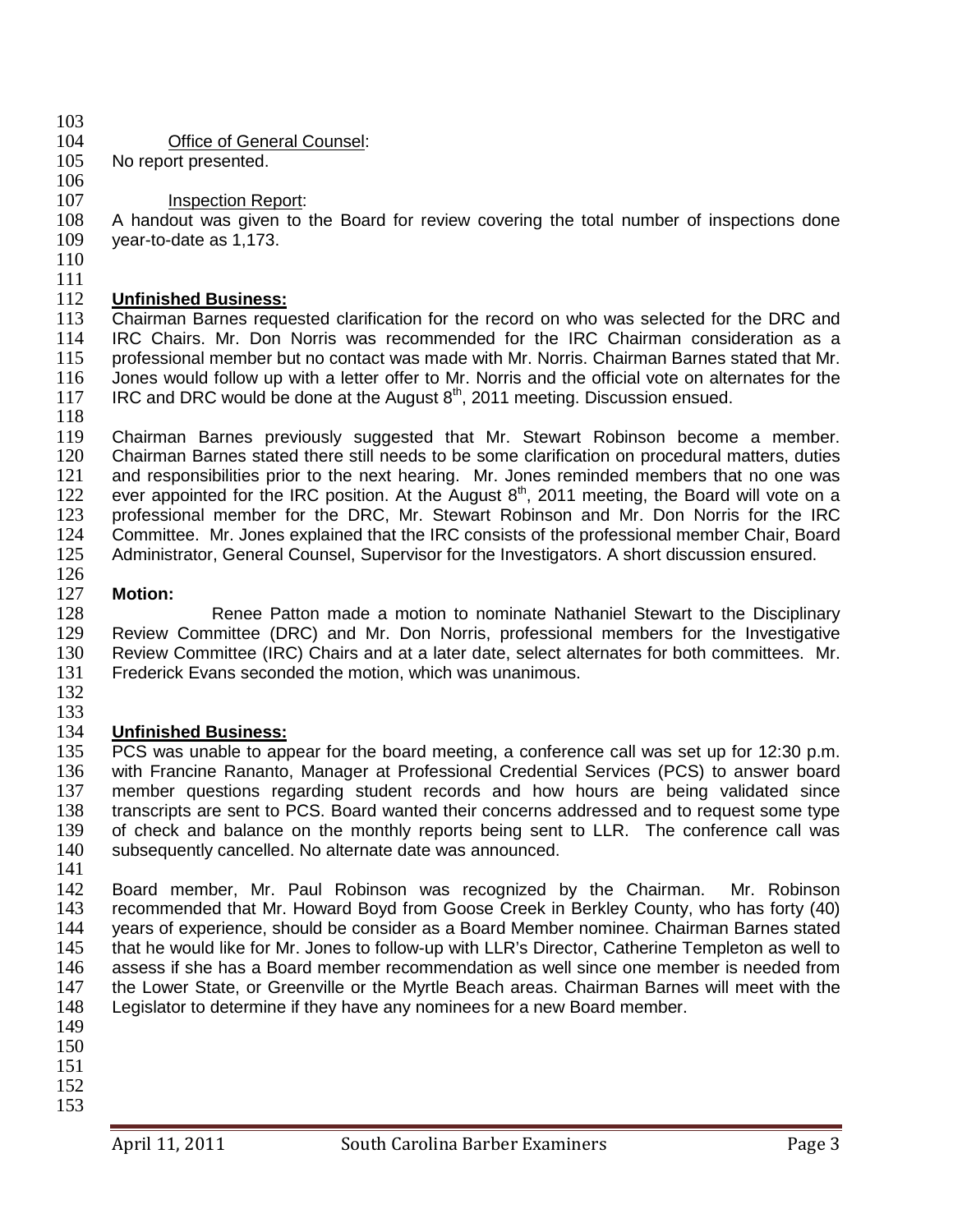### 154 **New Business:**

155

# 156 **Approval of DRC Report:**<br>157 Board members were provided

Board members were provided with a copy of the Disciplinary Report for Monday, April 11, 158 2011. The report summarized eight (8) new cases with a total sum \$2,100 issued for civil 159 penalties. Board member Renee Patton excused herself from any discussion concerning case<br>160 numbers 5204 and 5205. numbers 5204 and 5205.

### $\frac{161}{162}$

162 **Motion:** 163 **Paul Robinson made a motion to accept the Disciplinary Report on cases reported**<br>164 **from the DRC on Monday, April 11, 2011 covering Case Numbers 5204, 5205. Mr. Frederick** from the DRC on Monday, April 11, 2011 covering Case Numbers 5204, 5205. Mr. Frederick 165 Evans seconded the motion, which was unanimous.

### 166<br>167 **Motion:**

168 Paul Robinson made a motion to accept the Disciplinary Report on cases reported 169 from the DRC on Monday, April 11, 2011 covering Case Numbers 5206, 5207, 5215, 5232, 170 5234, 5235. Ms. Renee Patton seconded the motion, which was unanimous. 5234, 5235. Ms. Renee Patton seconded the motion, which was unanimous.

 $\frac{171}{172}$ A report was given to members covering information on the number of current licensees under 173 the Barber Board. Board Chairman Barnes asked staff member Lisa Hawsey if she had a report 174 or remarks covering the National Convention. No report available at this time.

175 176<br>177

177 **Approval of New School:**<br>178 Board Chairman Barnes called up 178 Board Chairman Barnes called upon Mr. Tony Taylor seeking approval for a new school, Your<br>179 Professional Image School of Barbering. Mr. Taylor stated that he was currently operating a Professional Image School of Barbering. Mr. Taylor stated that he was currently operating a 180 barber shop in good standing. Board member Frederick Evans let Mr. Taylor know that he 181 would set up a site visit to the school today.

## 182<br>183

183 **Motion:** 184 Mr. Frederick Evans made a motion to accept the new school, Your Professional<br>185 Image School of Barbering. Ms. Renee Patton seconded the motion, which was unanimous. Image School of Barbering. Ms. Renee Patton seconded the motion, which was unanimous.

186<br>187

Board Chairman Barnes called upon Mr. Gregory Fielder seeking approval for a new school, #1 188 Cuts Barber College. Mr. Fielder was present to present testimony for his new school in 189 Laurens, SC. He stated that there are currently 20 students enrolled. He is the primary instructor<br>190 and has a second instructor Mr. Carlos Tavlor. Board Administrator. Mr. Eddie Jones requested and has a second instructor Mr. Carlos Taylor. Board Administrator, Mr. Eddie Jones requested 191 clarification whether or not a 2006 Order has been completed as issued on April 2006. Mr.<br>192 Fielder admitted to having past licensing problems and explained that he had a 2006 Order with 192 Fielder admitted to having past licensing problems and explained that he had a 2006 Order with<br>193 the Barber Board but stated everything was corrected as required. The Board took a break to 193 the Barber Board but stated everything was corrected as required. The Board took a break to 194 allow for staff to research the final disposition of the April 2006 Order issued to Mr. Fielder. allow for staff to research the final disposition of the April 2006 Order issued to Mr. Fielder. 195 There was also a question as to whether or not Mr. Fielders paid his fine of \$750 which was due 196 on June 2006. Staff will determine if the penalty was paid or not and get back to the Board.<br>197 Documents retrieved by staff and turned over to the Board indicated that Mr. Fielder's second Documents retrieved by staff and turned over to the Board indicated that Mr. Fielder's second 198 instructor Mr. Carlos Taylor had an outstanding fine of \$100 which remained unpaid to the 199 Board. Mr. Fielder stated that he was unaware of the fine and would get it paid today. Board. Mr. Fielder stated that he was unaware of the fine and would get it paid today.

200 201 The Board went into Executive Session regarding Mr. Fielder's case. The Board returned from 202 Executive Session.

203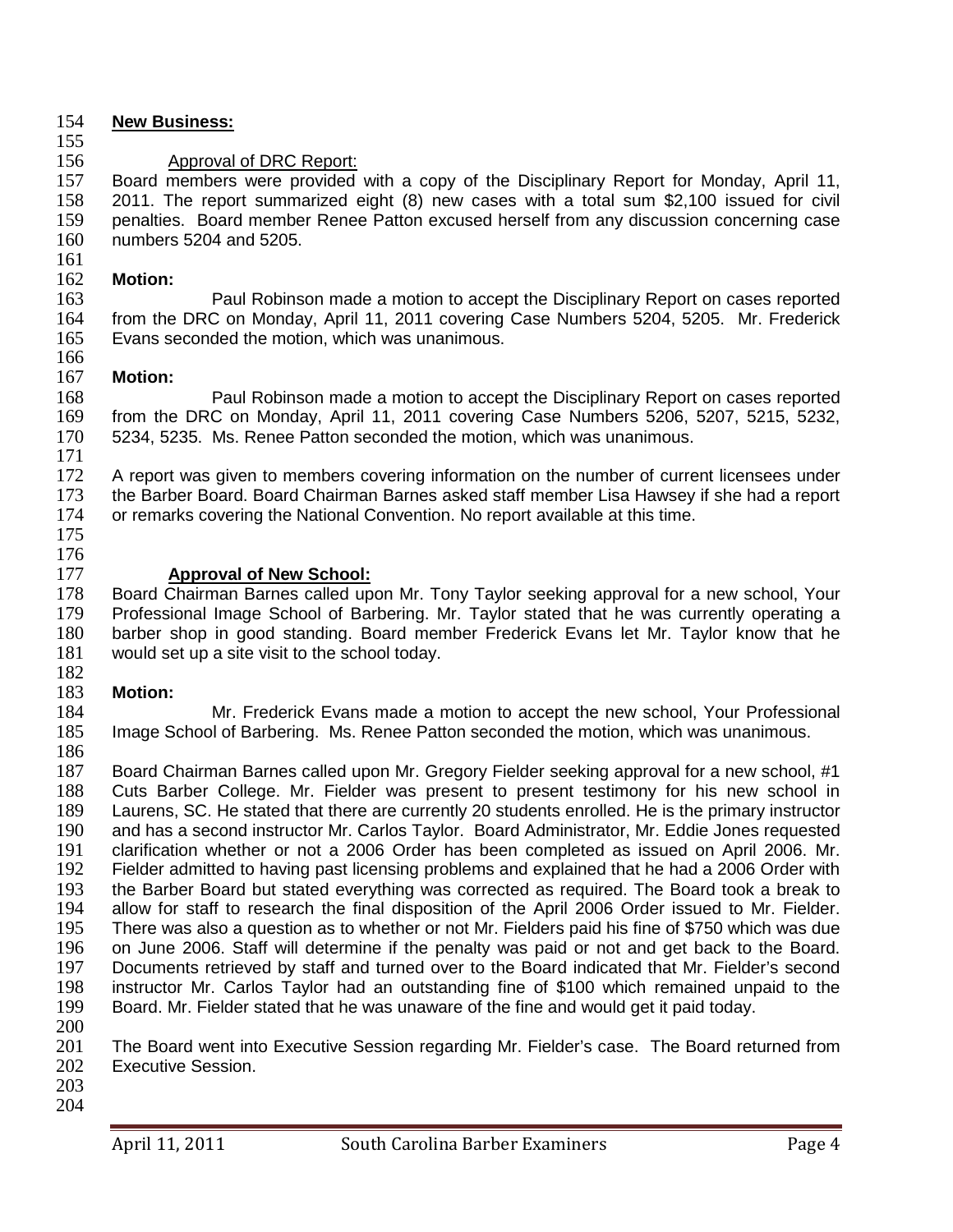## 205 **Motion:**

206 Chairman Barnes made a motion to resume the Board meeting as scheduled. Ms.<br>207 Renee Patton seconded the motion. which was unanimous. Renee Patton seconded the motion, which was unanimous.

- 208 Upon return from Executive Session, the Board further discussed Mr. Fielder's application.
- $\frac{210}{211}$ **Motion:**

212 Mr. Frederick Evans made a motion to accept the new school, #1 Cuts Barber<br>213 College. Ms. Renee Patton seconded the motion. Mr. Paul Robinson was opposed to the 213 College. Ms. Renee Patton seconded the motion. Mr. Paul Robinson was opposed to the 214 motion. motion. 215

- 216 Mr. Fielders will contact board member Ms. Renee Patton for the school inspection. Mr.<br>217 Fielders provided his contact information for the record. Fielders provided his contact information for the record. 218<br>219
	- 219 **Approval of Third Student Permit:**

220 Board Chairman Barnes called upon Mr. Carlos Wright seeking approval for a third student 221 permit to resume his training. He explained he had some minor setbacks but still has the 221 permit to resume his training. He explained he had some minor setbacks but still has the 222 passion to continue. His first permit, the instructor left after one month so he did not complete 222 passion to continue. His first permit, the instructor left after one month so he did not complete<br>223 bis training. For the second permit, charges from his past surfaced. He can provide information his training. For the second permit, charges from his past surfaced. He can provide information 224 on the conviction at a later date. He's now working again doing "free" cuts in his neighborhood. 225 Stated he has fewer than 1200 hours, but he may not have anyone to train him at this time. 226 Board Member Mr. Robinson explained to Mr. Wright that he must have an OJT instructor and 227 obtain all of his hours. Mr. Wright further commented that he had a bench warrant and missed<br>228 his court date so he was arrested for selling drugs. Mr. Evans reminded Mr. Wright that this is 228 his court date so he was arrested for selling drugs. Mr. Evans reminded Mr. Wright that this is 229 the last permit he can receive. the last permit he can receive.

# 230<br>231

231 **Motion:** 232 Mr. Frederick Evans made a motion to grant the third permit. Ms. Renee Patton<br>233 seconded the motion. which was unanimous. seconded the motion, which was unanimous.

234 235<br>236

236 **Approval of Third Student Permit:** 237 Board Chairman Barnes called upon Mr. Fredrick Withers II seeking approval for a third student 238 permit to resume his training. He explained his financial aid did not go through so he could not 238 permit to resume his training. He explained his financial aid did not go through so he could not 239 finish his training. He now has a new instructor at Celebrity Status Barber School to help him. finish his training. He now has a new instructor at Celebrity Status Barber School to help him. 240 So far he has accumulated 1283 hours

# 241<br>242

242 **Motion:** 243 Mr. Frederick Evans made a motion to grant the third permit. Mr. Paul Robinson<br>244 seconded the motion, which was unanimous. seconded the motion, which was unanimous.

245 246

247 **Approval of Third Student Permit:** Board Chairman Barnes called upon Madous D. Knight, Jr., seeking approval for a third student 249 permit to resume his training. Mr. Knight was not present to give testimony. The Board took no 250 action. action.

251<br>252

 **Approval of Third Student Permit:** Board Chairman Barnes called upon Mr. Reuben Ol. Levy, Jr. seeking approval for a third student permit to resume his training. Mr. Levy was not present to give testimony. The Board took no action.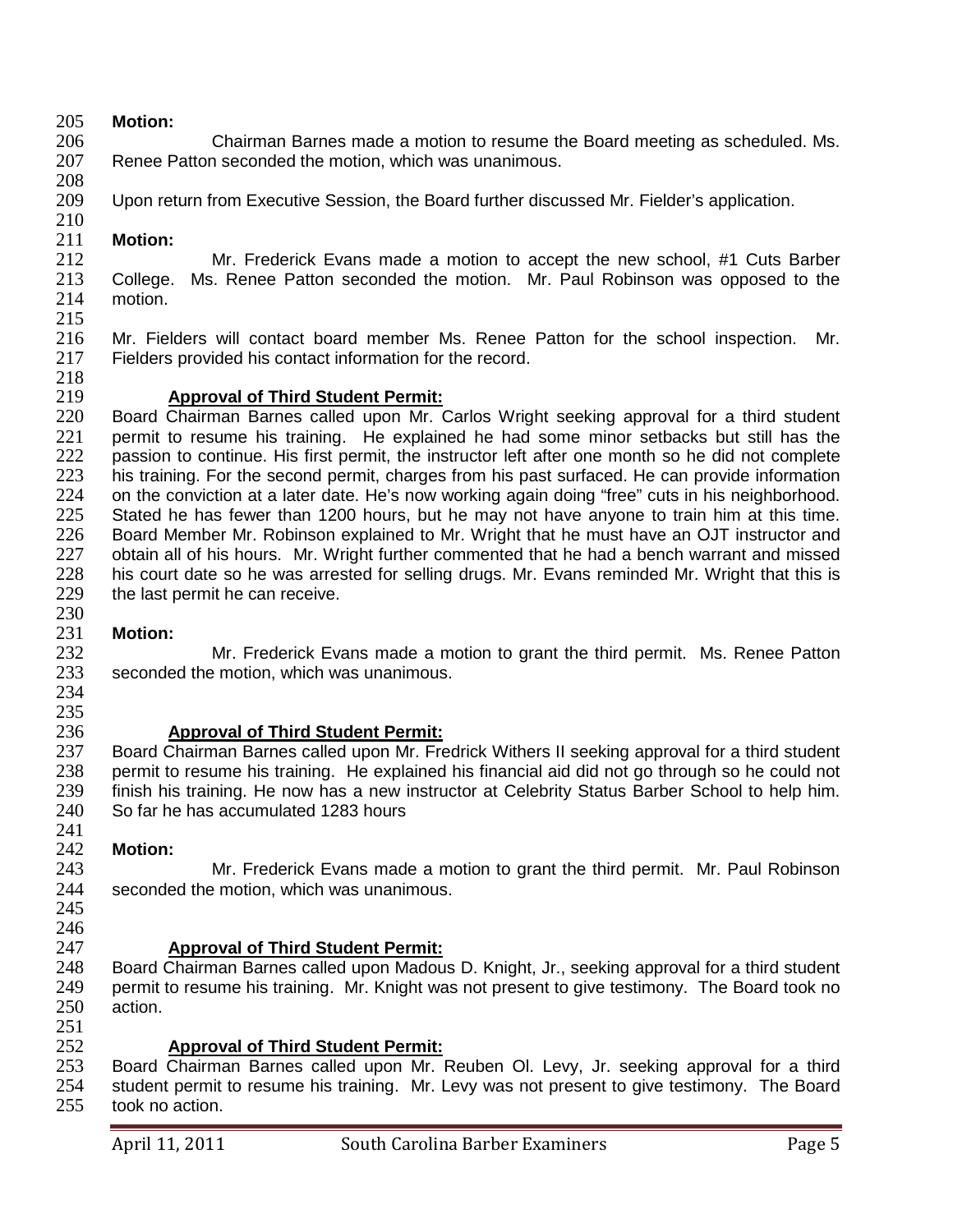256<br>257

257 **Approval of Third Student Permit:** 258 Board Chairman Barnes called upon Ms. Connie Taylor from Palmetto Unified Barbering School<br>259 – Evans Correctional Institution on behalf of Christopher Hudson seeking approval for a third  $-$  Evans Correctional Institution on behalf of Christopher Hudson seeking approval for a third 260 student permit. Ms. Taylor was not present. Mr. Hudson is currently incarcerated, however the 261 Board determined that there was sufficient information to review his request for a third permit. 262 Mr. Hudson is currently a student at the Department of Corrections. His instructor is Ms. Taylor. 263 Mr. Hudson will be with the department of corrections long enough to complete his training,<br>264 however, he must come before the Board at a later date once he is released. Mr. Hudson must 264 however, he must come before the Board at a later date once he is released. Mr. Hudson must 265 take the 1500 hours because there are no records of his hours from 2000-2001. take the 1500 hours because there are no records of his hours from 2000-2001. 266

### 267 **Motion:**

268 Mr. Frederick Evans made a motion to grant the third permit with the stipulation<br>269 that Mr. Hudson complete 1500 hours of barber training or render proof to the Board of his 269 that Mr. Hudson complete 1500 hours of barber training or render proof to the Board of his 270 former hours completed. Mr. Paul Robinson seconded the motion, which was unanimous. former hours completed. Mr. Paul Robinson seconded the motion, which was unanimous.

271

272<br>273

## 273 **Approval of Apprentice Registered / Master Haircare Licensure Application:**

Board Chairman Barnes called upon Mr. Ryan C. Salley seeking approval of his Apprentice 275 Registered Barber license application. Mr. Salley submitted a criminal background report with 276 his license application and was requested to appear before the board for approval. Mr. Salley 277 presented testimony stating that he completed 1500 hours of training and passed the Master 278 Hair Care examination. He is currently working in a shop in Charleston, SC. He stated that he<br>279 had two felony convictions and was incarcerated for 18 months for the first offense and six (6) 279 had two felony convictions and was incarcerated for 18 months for the first offense and six (6)<br>280 months for the  $2<sup>nd</sup>$  offense. He also stated that he received counseling and three fines. Mr. 280 months for the  $2^{nd}$  offense. He also stated that he received counseling and three fines. Mr.<br>281 Salley's record concerned several board members and a discussion ensued about the safety of Salley's record concerned several board members and a discussion ensued about the safety of 282 the public.

283<br>284

284 **Motion:** Mr. Frederick Evans made a motion to grant the Apprentice Master Haircare 286 Barber license with the condition of a five (5) year probation. Each year, a clean SLED Report 287 must be submitted to the Barber Board at Mr. Salley's expense. If there are any violations, the 287 must be submitted to the Barber Board at Mr. Salley's expense. If there are any violations, the 288 license will be suspended and Mr. Salley would be called to a board hearing. Ms. Renee Patton 288 license will be suspended and Mr. Salley would be called to a board hearing. Ms. Renee Patton 289 seconded the motion, which was unanimous. seconded the motion, which was unanimous.

290

291 Chairman Barnes called upon Mr. Levarus Kendrell Cowan seeking approval of his Apprentice<br>292 Registered Barber license application. Mr. Cowan submitted a criminal background report with 292 Registered Barber license application. Mr. Cowan submitted a criminal background report with<br>293 his application and was requested to appear before the board for approval. Mr. Cowan stated 293 his application and was requested to appear before the board for approval. Mr. Cowan stated<br>294 that he received a ten (10) year sentence for armed robbery of a person. Mr. Cowan stated that 294 that he received a ten (10) year sentence for armed robbery of a person. Mr. Cowan stated that 295 he has changed his ways. He completed barber school, has a family, and is currently helping to 295 he has changed his ways. He completed barber school, has a family, and is currently helping to 296 influence troubled teens to stay out of trouble. influence troubled teens to stay out of trouble.

# 297<br>298

298 **Motion:** Paul E. Robinson made a motion to approve the Apprentice Registered Barber 300 license. Renee Patton seconded the motion, which was unanimous.

301<br>302

302 Board Chairman Barnes called upon Mr. Michael C. Blackwood. Mr. Blackwood submitted a<br>303 criminal background report with his application for an Apprentice Registered Baber license and criminal background report with his application for an Apprentice Registered Baber license and was requested to appear before the board for approval. Mr. Blackwood testified that in 2010 he received a ticket for not having on a seat belt. In 2008 he had a misdemeanor for personal drug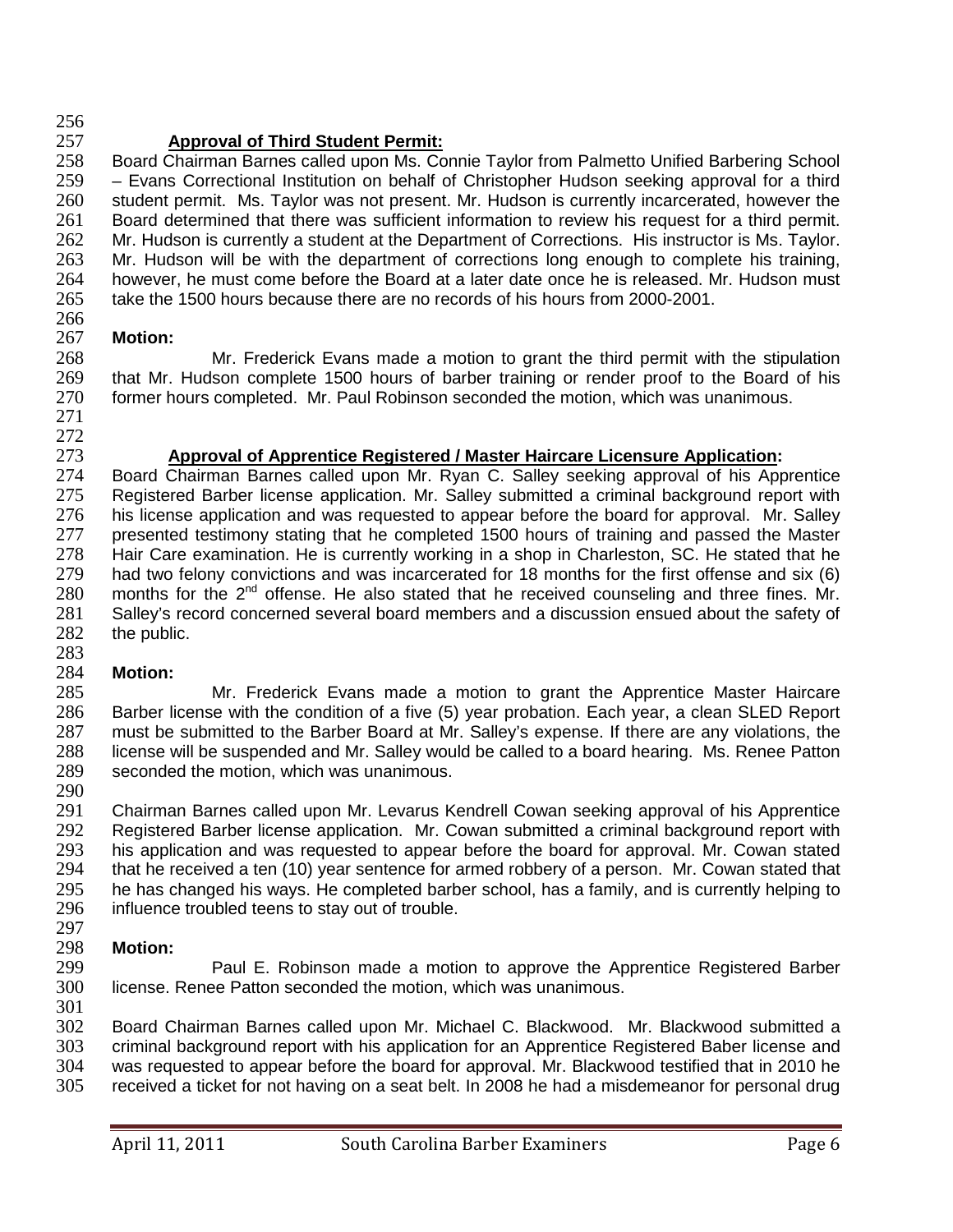306 use. Mr. Blackwood testified that barbering is keeping him out of trouble. He went back to 307 school. has been going to church and stopped hanging out with the wrong crowd. school, has been going to church and stopped hanging out with the wrong crowd.

### 308<br>309 **Motion:**

310 Renee Patton made a motion to grant the Apprentice Registered Barber license. 311 Paul E. Robinson seconded the motion, which was unanimous. 312

313 Board Chairman Barnes called upon Mr. Russell David Smith. Mr. Smith submitted a criminal<br>314 background report with his application for an Apprentice Registered Barber license and was 314 background report with his application for an Apprentice Registered Barber license and was 315 requested to appear before the board for approval. Mr. Smith testified that he was charged in 315 requested to appear before the board for approval. Mr. Smith testified that he was charged in<br>316 2010 with burglary of two houses and vandalism. He's on probation from December 2011 for up 316 2010 with burglary of two houses and vandalism. He's on probation from December 2011 for up 317 to five years. He's been in good standing for six (6) months. Mr. Smith stated that he has a job 318 in Charleston and getting paid. He is paying restitution and has been clean and sober for one<br>319 vear and six months. He regularly attends AA meetings and receiving counseling for anger 319 year and six months. He regularly attends AA meetings and receiving counseling for anger<br>320 management. Mr. Smith provided recommendations from his emplover to the Board for review. management. Mr. Smith provided recommendations from his employer to the Board for review.

## 321<br>322

322 **Motion:** Paul E. Robinson made a motion to grant the Apprentice Registered Barber license with the condition of a minimum of two years probation or probation to run concurrent with his current prison probation status. Mr. Smith must also provide the Board with an annual current SLED report, at his own expense. Ms. Renee Patton seconded the motion, which was unanimous.

328

329<br>330 330 Board Chairman Barnes called upon Mr. Martin D. Vernon. Mr. Vernon submitted an extensive<br>331 criminal background report with his application for an Apprentice Registered Barber license and criminal background report with his application for an Apprentice Registered Barber license and 332 was requested to appear before the board for approval. Mr. Vernon testified that he has been 333 receiving counseling and is not on probation. He stated that he is working on clearing up his<br>334 background record by attending online college courses. However, board members had grave 334 background record by attending online college courses. However, board members had grave<br>335 concerns regarding current pending sexual charges involving an eleven (11) year old minor. Mr. concerns regarding current pending sexual charges involving an eleven (11) year old minor. Mr. 336 Vernon stated that the case was still open because the victim could not be found and the 337 disposition of the charge remains open. Board members were puzzled about the testimony and 337 disposition of the charge remains open. Board members were puzzled about the testimony and<br>338 required that the open matter be concluded before the Board could proceed with a 338 required that the open matter be concluded before the Board could proceed with a<br>339 determination. The Board went into Executive Session to seek counsel. The Board resumed determination. The Board went into Executive Session to seek counsel. The Board resumed 340 the session and made the following motion:

341<br>342

342 **Motion:** 343 Paul E. Robinson made a motion to deny the Apprentice Registered Barber license 344 until such time that the pending, unresolved open offense is resolved. Ms. Renee Patton<br>345 seconded the motion, which was unanimous. seconded the motion, which was unanimous.

346

347 Board Chairman Barnes called upon Mr. Terry Derrell Grant. Mr. Grant submitted an extensive 348 criminal background report with his application for an Apprentice Registered Barber license and<br>349 was requested to appear before the board for approval. Mr. Grant testified that he got his GED, was requested to appear before the board for approval. Mr. Grant testified that he got his GED, 350 is attending Allen University for four years, went to barber school and now has a family. Mr. 351 Grant stated that he is currently on a six (6) year probation that will end on June 31, 2011 due to of good behavior. His arrest charges stemmed from selling weed. 353

354 **Motion:** Mr. Frederick Evans made a motion to approve the Apprentice Registered Barber 356 license. Mr. Paul Robinson seconded the motion, which was unanimous.